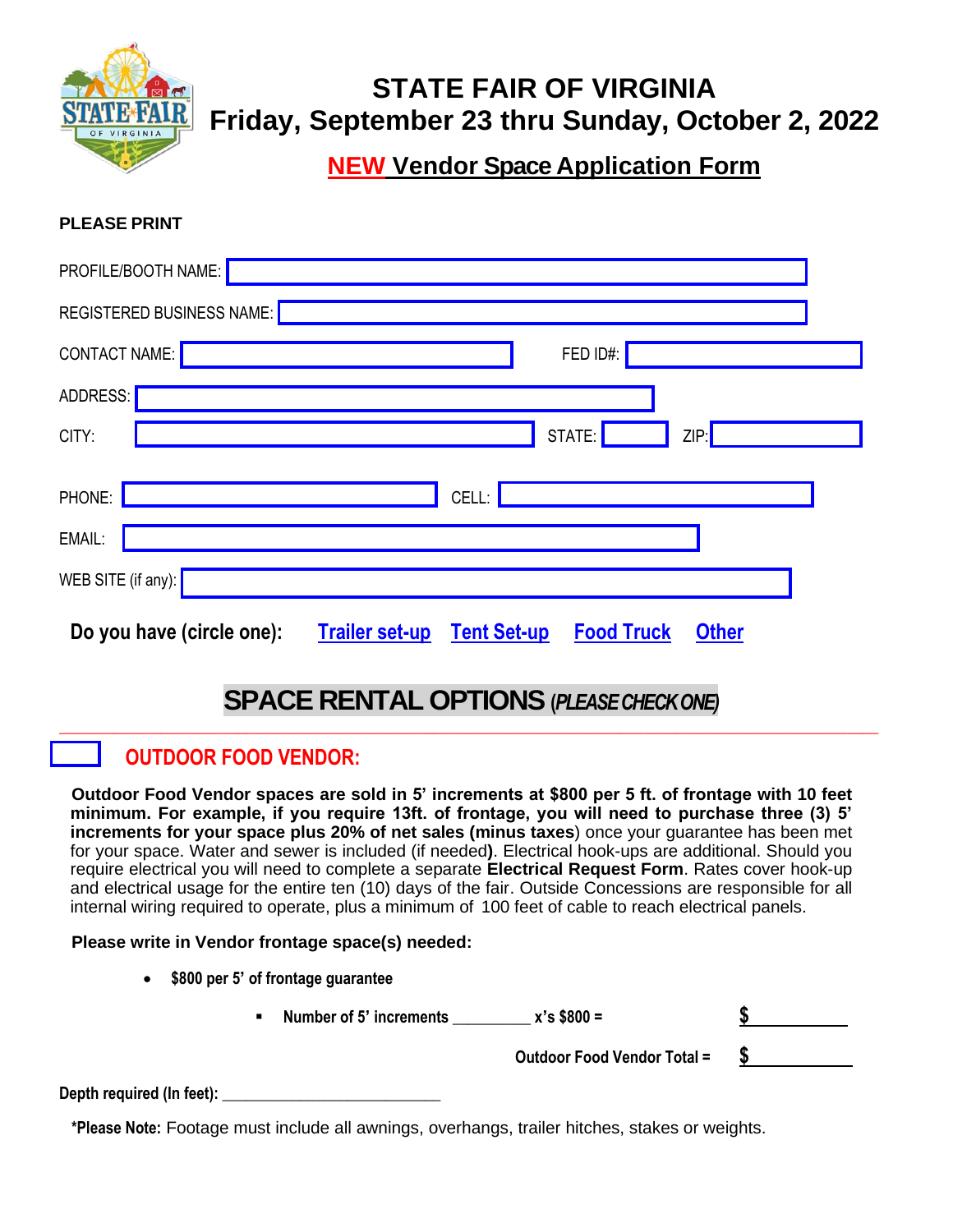**Do** you require water (circle one)? **Yes Yes No** 



• **If you answered "Yes" to requiring electrical, please fill-out the separate Amenities/Electrical Request Form and send it with your completed application.**

**Please indicate which register/POS system you will be using during the SFVA (circle one):**

| Register | Square | Clover | Other: |  |
|----------|--------|--------|--------|--|
|          |        |        |        |  |

• *New for 2022, all food and beverage Concessionaires must supply and use a Fair approved cash register or accounting system (i.e. point of sale) to record all sales transactions, including cash, credit/debit, and SFVA issued meal tickets. All POS systems and registers are subject to inspection at anytime by the SFVA Staff.* 

**PRODUCTS**: (*Please list all items that you would like to sell or display. Contract space will be assigned based on this list. Once a contract is signed, you may not display or sell additional items without prior written consent.)*

# **OUTDOOR NON-FOOD OR COMMERCIAL SALES VENDOR:**

**Outdoor Non-Food or Commercial Sales Vendors are defined as selling "Commercial based consumer products or services that are commercially manufactured and/or have their own retail store or are a franchised business"**. Electrical hook-ups are additional. Should you require electrical you will need to complete a separate **Electrical Request Form**. Rates cover hook-up and usage for the entire ten (10) days of the fair. Vendors are responsible for all internal wiring required to operate within their space, plus a minimum of up to 100 feet of cable to reach electrical panels. If additional power is needed, you can state requirements on the Electrical Request Form.)

#### **Please write in Vendor frontage space(s) needed:**

- **\$700 per 5' of frontage guarantee**
- **Number of 5' increments \_\_\_\_\_\_\_\_\_\_ x's \$700 = \$**  ▪ **Outdoor Non-Food or Commercial Business Vendor Total = \$**  Depth required (In feet): **\*Please Note:** Footage must include all awnings, overhangs, trailer hitches, stakes or weights. **Do** you require electrical power (circle one)? Yes  $\parallel$  No
	- **If you answered "Yes" to requiring electrical, please fill-out the separate Amenities/Electrical Request Form and send it with your completed application.**

**PRODUCTS**: (*Please list all items that you would like to sell or display. Contract space will be assigned based on this list. Once a contract is signed, you may not display or sell additional items without prior written consent.)*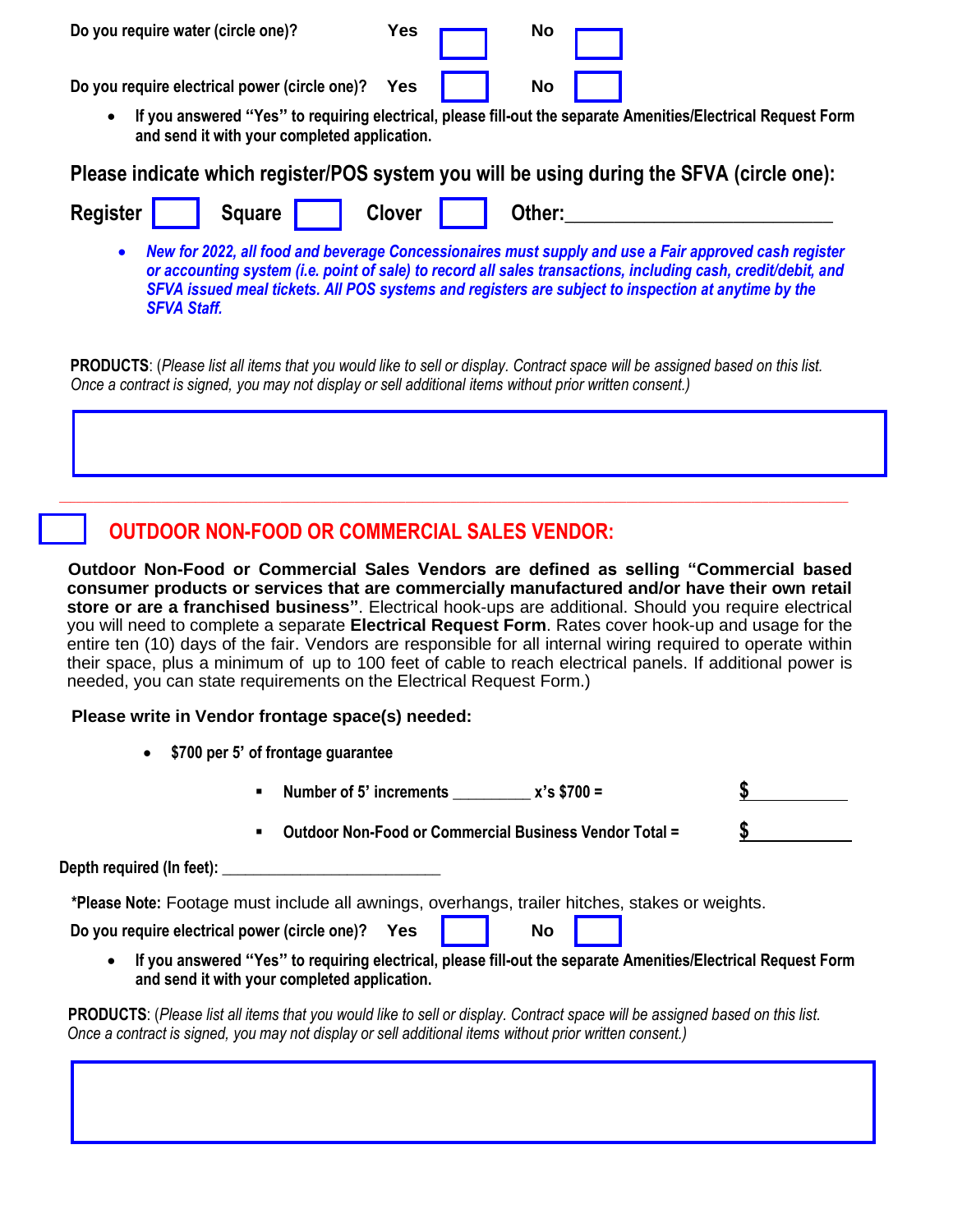### **INDOOR FARM BUREAU CENTER SPACE VENDOR:**

**Indoor Vendor spaces are sold in 10' x 10' spaces. All spaces include pipe and drape on three sides (if needed), and free Wi-Fi connectivity.** Should you need electric power for your space you will need to complete a separate **Electrical Request Form**. Rates cover hook-up and usage for the entire ten (1) days of the event. All vendors are responsible for all internal wiring required to operate, plus a minimum of 50 feet of cable to reach electrical panels.

**\_\_\_\_\_\_\_\_\_\_\_\_\_\_\_\_\_\_\_\_\_\_\_\_\_\_\_\_\_\_\_\_\_\_\_\_\_\_\_\_\_\_\_\_\_\_\_\_\_\_\_\_\_\_\_\_\_\_\_\_\_\_\_\_\_\_\_\_\_\_\_\_\_\_\_\_\_\_\_\_\_\_\_\_\_\_\_\_\_\_\_\_\_\_\_\_\_\_\_\_\_\_\_\_\_\_\_\_\_\_\_\_\_\_\_\_\_\_\_\_\_\_\_\_\_\_\_\_\_\_\_\_\_\_\_\_\_\_\_**

#### **Please write in Vendor frontage space(s) needed:**

| $x's $1,200 =$<br>\$1,200 for Corner space<br><b>Number of Corner Spaces</b><br>$\bullet$ |  |
|-------------------------------------------------------------------------------------------|--|
| $x's $1,000 =$<br>\$1,000 for Interior space<br><b>Number of Interior Spaces</b><br>٠     |  |
| <b>Indoor Space Vendor Total =</b>                                                        |  |
| Do you require electrical (check one)? Yes<br>No                                          |  |

• **If you answered "Yes" to requiring electrical, please fill-out the separate Amenities/Electrical Request Form and send it with your completed application.**

**PRODUCTS**: (*Please list all items that you would like to sell or display. Contract space will be assigned based on this list. Once a contract is signed, you may not display or sell additional items without prior written consent.)*

**\_\_\_\_\_\_\_\_\_\_\_\_\_\_\_\_\_\_\_\_\_\_\_\_\_\_\_\_\_\_\_\_\_\_\_\_\_\_\_\_\_\_\_\_\_\_\_\_\_\_\_\_\_\_\_\_\_\_\_\_\_\_\_\_\_\_\_\_\_\_\_\_\_\_\_\_\_\_\_\_\_\_\_\_\_\_\_\_\_\_\_\_\_\_\_\_\_\_\_\_\_\_\_\_\_\_\_\_\_\_\_\_\_\_\_\_\_\_\_\_\_\_\_\_\_\_\_\_\_\_\_\_\_\_\_\_\_\_\_**

# **OUTDOOR AGRICULTURAL BULK SPACE VENDOR:**

**Agricultural Outdoor Bulk Space Vendors are defined as selling "Farm Equipment, Buildings/Sheds, Livestock Pens/Fencing & Trailers".** Agricultural Outdoor Bulk Spaces are sold as a dedicated 40' x 40' footprint for all ten (10) days of the Fair. Limited spaces are available. Should you need electric power for your space you will need to complete a separate **Electrical Request Form** If electrical is provided, Vendors are responsible for all internal wiring required to operate within their space, plus a minimum of 100 feet of cable to reach electrical panels. All Vendor Footage must include all awnings, overhangs, trailer hitches, stakes or weights.

#### **Please write in Outdoor Agricultural Bulk Space Vendor space is needed:**

**\$1,000 for one (1) 40' x 40' space. Number of Outdoor Agricultural Spaces \_\_\_\_\_\_\_\_\_\_ x's \$1,000 = \$** 

 **Outdoor Agricultural Space Vendor Total = \$**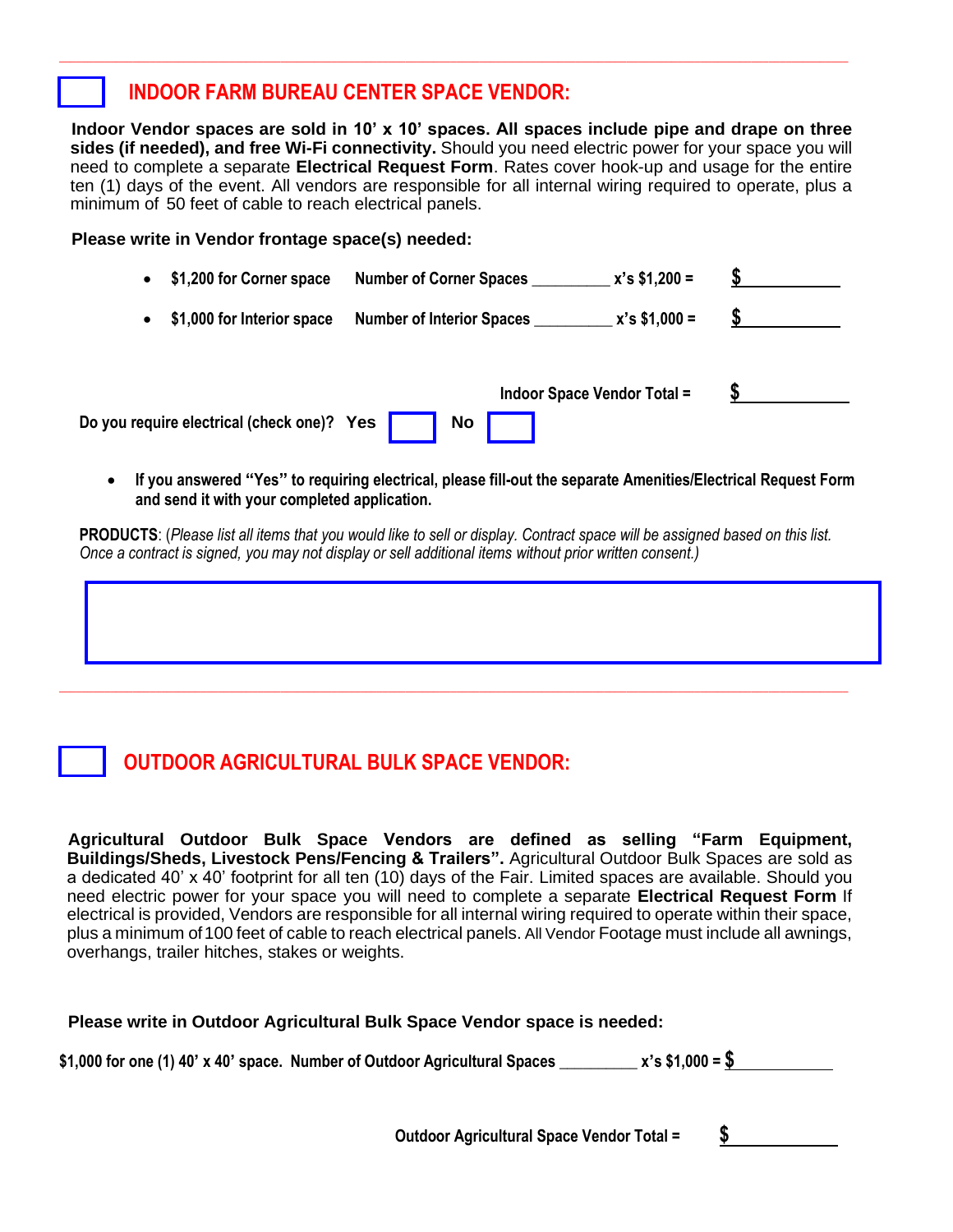• **If you answered "Yes" to requiring electrical please fill-out the separate Electrical Request Form and send it with your completed application.**

**PRODUCTS**: (*Please list all items that you would like to sell or display. Contract space will be assigned based on this list. Once a contract is signed, you may not display or sell additional items without prior written consent.)*

**\_\_\_\_\_\_\_\_\_\_\_\_\_\_\_\_\_\_\_\_\_\_\_\_\_\_\_\_\_\_\_\_\_\_\_\_\_\_\_\_\_\_\_\_\_\_\_\_\_\_\_\_\_\_\_\_\_\_\_\_\_\_\_\_\_\_\_\_\_\_\_\_\_\_\_\_\_\_\_\_\_\_\_\_\_\_\_\_\_\_\_\_\_\_\_\_\_\_\_\_\_\_\_\_\_\_\_\_\_\_\_\_\_\_\_\_\_\_\_\_\_\_\_\_\_\_\_\_\_\_\_\_\_\_\_\_\_\_\_**

### **ALL VENDORS:**

Please list Three other Fairs. Festivals, or events you have participated along with a contact name & number.

### **ALL VENDORS:**

The applicant understands that this is an application **ONLY** and is not a space rental contract with the State Fair of Virginia: *"I certify that this information is complete and true to the best of my knowledge."*

| Signature of Applicant               | <b>Date</b> |  |
|--------------------------------------|-------------|--|
| Comments about your space, if any: L |             |  |
|                                      |             |  |
|                                      |             |  |
|                                      |             |  |

**\_\_\_\_\_\_\_\_\_\_\_\_\_\_\_\_\_\_\_\_\_\_\_\_\_\_\_\_\_\_\_\_\_\_\_\_\_\_\_\_\_\_\_\_\_\_\_\_\_\_\_\_\_\_\_\_\_\_\_\_\_\_\_\_\_\_\_\_\_\_\_\_\_\_\_\_\_\_\_\_\_\_\_\_\_\_\_\_\_\_\_\_\_\_\_\_\_\_\_\_\_\_\_\_\_\_\_\_\_\_\_\_\_\_\_\_\_\_\_\_\_\_\_\_\_\_\_\_\_\_\_\_\_\_\_\_\_\_\_**